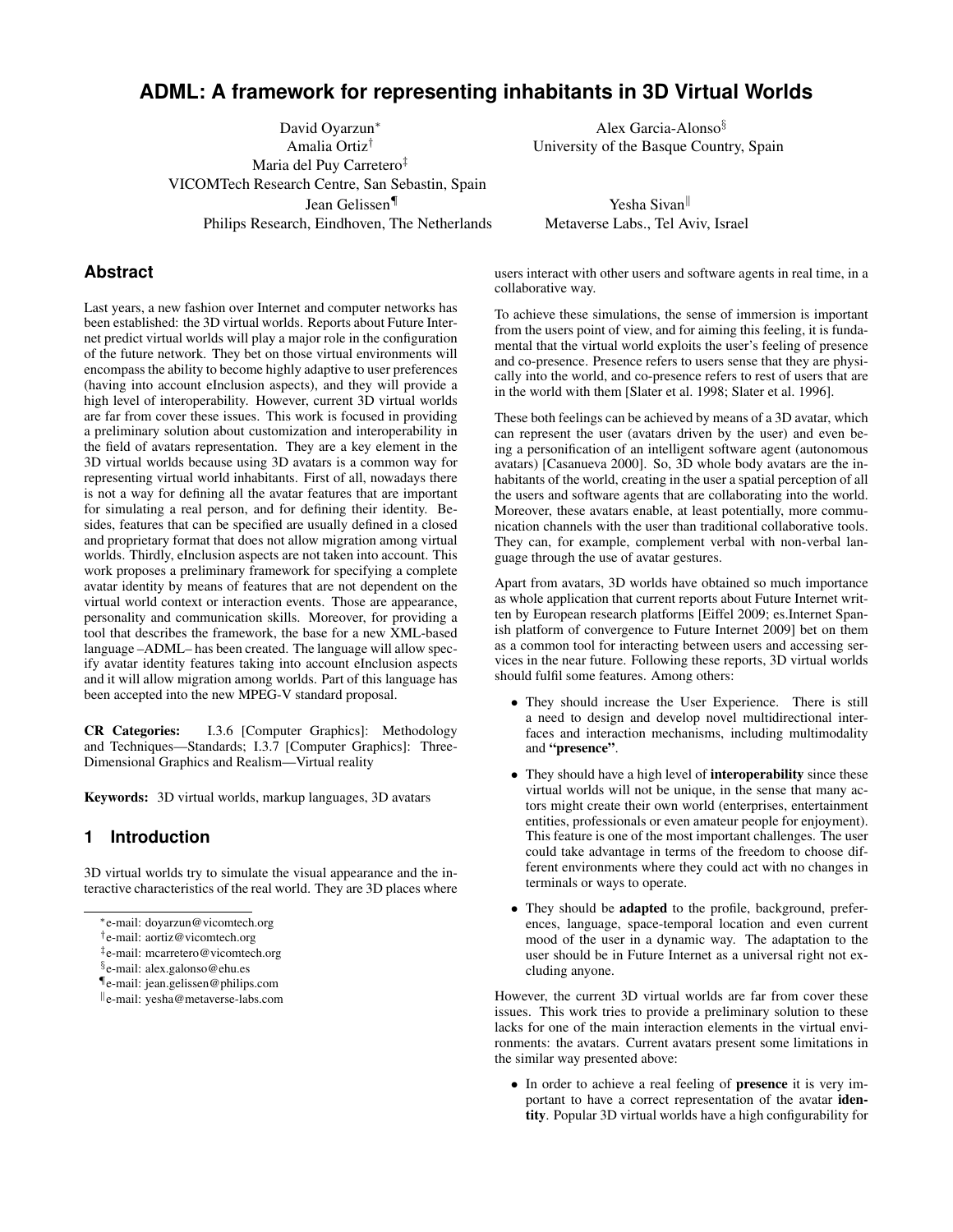avatar appearance and movements. Users can create an avatar that is completely physically different from the avatars that represent the rest of the users. However, there is no way for defining personality or communication abilities. They are two important features for simulating a person and creating their own identity. It is necessary to analyze the features that are not related with interaction flows of a concrete virtual world in order to create the avatar identity. That is, the features that compound the avatar "way of being" and the communication skills with the rest of inhabitants of any world.

- Regarding to **interoperability** capabilities, the 3D virtual world should provide avatars migration. The configurability and interaction issues are defined for each virtual world in a closed format –open source or proprietary, but are not compatible with different virtual worlds–, and do not allow migration from one to another. For example, an avatar created for one world can not be loaded in other world. Users should create an avatar from scratch in each world they access, using the features of configuration that each virtual world provides.
- Users should be able to adapt the avatar to their preference and needs. eInclusion aspects are not taken into account and only a small number of virtual worlds enable some alternative communication channel for access by people with disabilities. These alternative channels would allow avatars representing inhabitants with disabilities interact with avatars representing inhabitants without disabilities. It is because if the communication skills of an avatar could be defined, the rest of them could act in consequence.

For dealing with these problems, this work proposes a preliminary framework that defines a complete avatar identity, having into account eInclusion aspects and providing a migration model between virtual worlds. Moreover, since the avatar is one of the main interaction elements in virtual words, this framework will provide also a support mechanism for virtual world interactions, including interaction between users with disabilities.

The work is structured in this way. In section 2, a discussion about features that we consider important for the definition of the avatar identity are shown.

Situation about eInclusion aspects in current virtual worlds are explained in section 3. The conclusion is eInclusion is poorly taken into account in virtual worlds. And the cases that implement it, only deal with concrete disabilities, but not with general eInclusion issues. We propose to allow specify eInclusion through the definition of the avatar communication skills. These communication skills are the main natural communication channels that enable the human senses, like the hearing (input channel) and speaking (output channel) regarding the hearing sense.

In Section 4 we review the state of the art in virtual worlds and in markup languages for representation of avatars in order to find a solution for these lacks. Moreover, we study the main communication channels that are used in multimodal interaction with virtual worlds.

Since we do not find any definition which covers all of these features, in Section 5, we propose a preliminary high level XML-based language in order to achieve the avatar migration between virtual worlds. We define the main features that should be defined for the avatar identity: appearance, personality and communication skills (having into account eInclusion aspects).

This language, called Avatar Definition Markup Language – ADML– describes the features defined by means of a set of tags. In this way, users could have a virtual identity, based in the physical, psychological and communication features they decide and it will be applicable in the virtual worlds they choose.

ADML tries to provide a standardized framework for defining an avatar identity and providing support interactions in virtual worlds through the representation of avatars. It might also aid in improving immersion sense in any virtual world, representing the features that conform identity. A part of ADML has been accepted by MPEG Consortium in the new MPEG-V draft standard [MPEGV 2009], and while the remainder of ADML is pending evaluation. All of the technical aspects of which the language is composed are explained in section 6. Finally, section 7 presents the conclusions and future work of this research.

## **2 Avatar identity**

The problem for defining the avatar identity is to determine what features are important for obtaining a good representation of the inhabitant, and define them in a way that allows the avatar to be migrated between different virtual worlds.

Humans are composed by 'body and mind' [Carolis et al. 2002] so, an avatar that has these human factors would be represented more or less faithfully a real person identity. Body features are related to appearance and movement capabilities. Mind features are related to emotion, mood and personality.

In general, personality affects the generic way of perceiving the world by a specific person, emotion is a punctual modifier of the personality that depends on the environmental conditions, and mood is a medium term between personality and emotion that has greater duration than emotions. It is provoked by an addition of emotions [Kasap and Magnenat-Thalmann 2007; Gebhard 2005].

It should be noted that body and mind are not separate features, for example the emotional state can affect the movement execution. A happy person walks in a different way to a sad one.

Current popular 3D worlds have very advanced body features, the avatar has a lot of configurability options for appearance and it is able to execute a wide number of movements. Apart from this, many research experiments have been done taking into account the personality and emotions of avatars [Kshirsagar 2002; Arya and DiPaola 2007; Strauss and Kipp 2008]. The problem is to select which of these features can be specified as not depending on the virtual world.

Movements are very dependent on inhabitant interactions and virtual world context. The idea of this work is to define features that provide a framework for including interactions, but not the interactions themselves. Therefore, from the body aspects point of view only appearance features will be defined.

Taking into account an avatar modeling a user or even a software agent, while personality is something directly attached to a an avatar and defines its way of perceiving any virtual world, moods and emotions are very dependent on the context of the virtual world. For example, if there is a game in a virtual world that consist on finding the key of a box and one avatar finds it, it will have a happy emotion or mood modifying its base personality. If in the same world –or in another one– a game consists of keeping the key and avoiding someone stealing it, the avatar with the key will have an fearful emotion.

For this reason, in this work we have decided not to include emotion and mood features in the identity of the avatar. They are very dependent of exact goals and environmental conditions that can differ from one world to another –or within the same world–, and it is within their own world where they should be defined.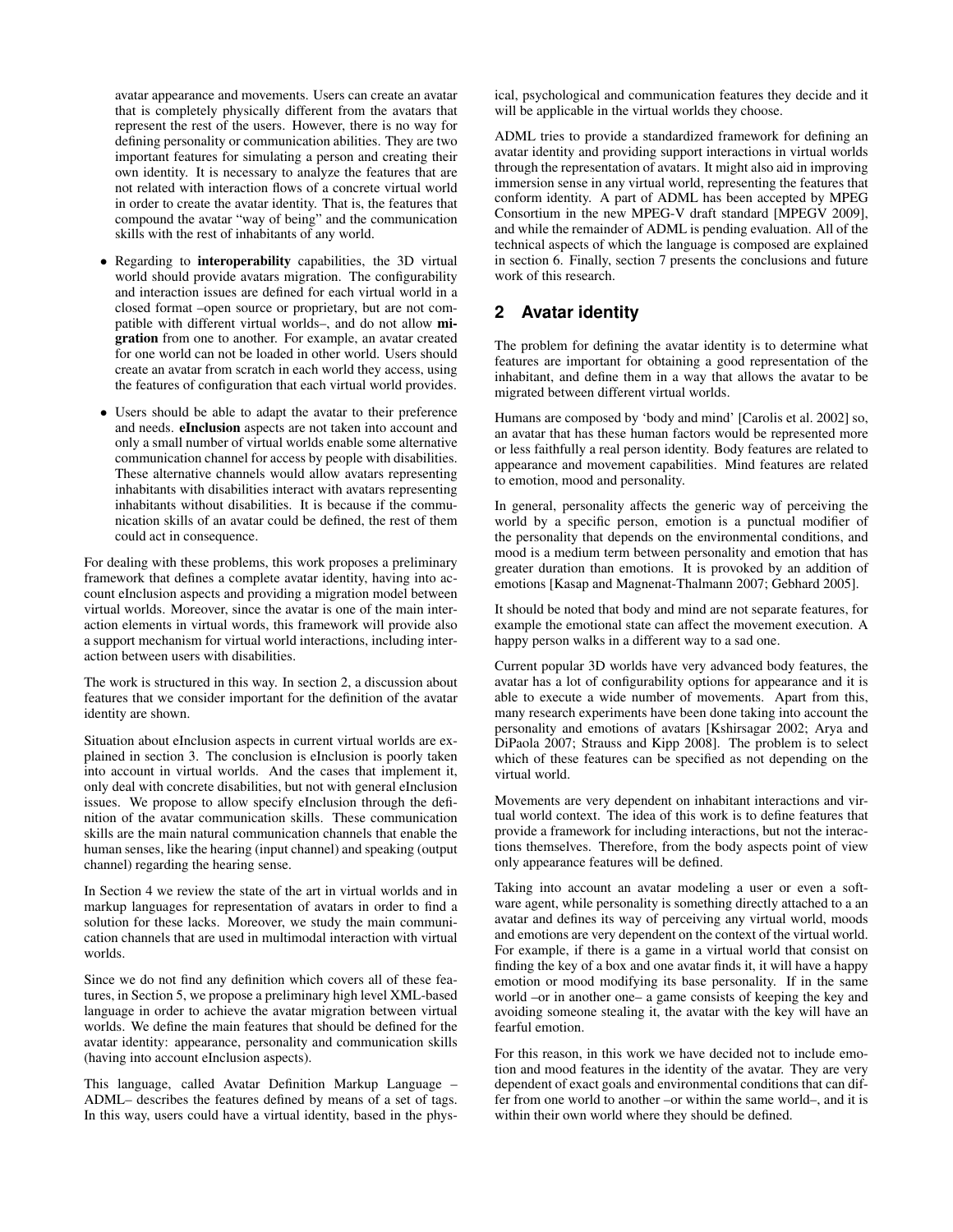Therefore, the non dependent features that will be defined in this work for specifying the avatar identity are appearance and personality.

# **3 Status of eInclusion in virtual worlds**

According to a report published in 2007 by Gartner, an major IT marketing consultancy, 80% of active Internet users will have a "second life" in virtual worlds by 2011 [Gartner 2009].

This growth projection, without having a clear focus of this kind of application to eInclusion issues may be problematic. It might provoke a new digital divide for people, who because of some disability, are not able to use virtual worlds.

There have been recent initiatives for improving the accessibility current virtual worlds, by means of external devices and plugins. Hansen has compiled the most meaningful in [Hansen 2008]. Other researchers [Trewin et al. 2008b; Trewin et al. 2008a] have studied the possibility of developing accessible virtual worlds, evaluating their effectiveness in a multiuser game. It is because the technological similarity between them. In their work, they have studied specific technologies for the disabled that have been implemented in 3D environments. The work is divided into two groups: exclusive developments for disabled people and developments for the general public, taking eInclusion into account. In their work, they explain the necessity of researching the second group of applications to avoid the digital gap. They conclude that although there exist some directives for managing disabilities in a virtual world, they are not implemented.

Among the small number of accessibility works, an noteworthy development is [Atkinson et al. 2006]. They implemented Audio-Quake, an adaptation of the famous Quake game for the blind.

In any case, it can be observed there is a lack of mature implementation of technologies that allow eInclusion in virtual worlds. The existing initiatives are recent. As a practical example, the accessibility section of the Second Life Web site currently provides some advice for people with very specific disabilities [Life 2009].

Usually, disable users should find themselves tools that help them use virtual worlds. Moreover, for each virtual world those wishing to access the world, should find compatible third party tools, for a complex environment that has been initially designed for people without disabilities.

This work takes this aspect into account, allowing the inhabitant to specify the communication channels that the avatar enables for communication. By means of this specification, inhabitants can reflect their disabilities in a virtual world through their avatar. Then the rest of avatars and the own virtual world can adequately adapt its inputs/outputs in it's design.

# **4 State of the Art**

This section presents a review of the state of the art in fields related to this work. As previously explained, the concept of this work is the definition of features that help to provide an avatar identity in a standardized way and in which creating a framework where interactions can take place. The state of the art has been divided in three sections, a brief review of the features of current virtual worlds, communication issues in virtual worlds and the status of markup languages that allow the definition of avatar features. The act of reviewing markup languages is due to the fact that it is a key factor in guaranteeing migration: an open and high level language that can be easily parsed by any world.

#### **4.1 Virtual worlds issues**

The act of developing virtual worlds is akin to a new fashion. Several virtual worlds for general purposes exist all over the Internet, such as Second Life, IMVU, There, Lively and a long etc. This trend is being extended to more closed communities; a good example is Home [Home 2009], a virtual world developed by Sony for their PlayStation 3 customers.

From a developers point of view, several tools for facilitating the creation of a virtual world have appeared. These tools are not only focused on the 3D graphical part of the development, but on the behavioral aspects of avatars, objects and the world itself also. Good examples of these tools are Havok [Havok 2009], a powerful game engine that is currently used for creating virtual worlds too; Multiverse [Multiverse 2009], focuses on creating virtual worlds; and SimBionic [Simbionic 2009], focuses on facilitating the creation of behaviors in a virtual world.

The ability to configure an avatar that represents the user and distinguish it from others, is a key factor in current virtual worlds. In fact, according to some studies, when users access virtual worlds, they spend a considerable amount of time in designing their avatar [Cheng et al. 2002; Anderson et al. 2001]. Almost all popular virtual worlds allow a broad appearance configurability. In cases such as Second Life, users can specify features as specific as nose width or eye color. Additionally, the avatar can be further personalized with models and accessories developed by third parties, some for free and others commercial. The only negative aspect is the lack of a standard for configurability that forces the users to create an avatar from scratch for each world they access.

### **4.2 Communication channels**

As differences of other systems for computer mediated communication, such as traditional text-based chats, virtual worlds allow the simulation of the principle communication channels between people. Representation with an avatar can allow simulation of verbal and gestural communication and, through the use of peripherals like haptics, other senses like touch can be stimulated.

As Schroeder points out [Schroeder 2002], to obtain a complete sensorial simulation, there even exist peripherals that allow the use of the senses of taste and smell, although they are at a prototype stage and have not yet had satisfactory results. Following his studies, the absence of these two senses causes a shortcoming in multimedia richness and an absence of cues in interpersonal interactions. However, currently it is not technologically possible to avoid this. Moreover, although there exist differing related opinions, some studies, such as [Robertson et al. 1993], conclude that, with current graphical and sound hardware improvements, 3D environments running on desktop computers, can be easier to use than complex immersive environments. This is due to users are accustomed to these systems and the physical and psychological stresses that can cause immersive environments are reduced.

Therefore, there exist various prototypes that are focused on exploiting the communication channels that can be enabled through the senses of hearing and sight.

Regarding the sense of hearing, a pioneering and representative case is the prototype developed by DiPaola and Collins in 2002 [Di-Paola and Collins 2002]. It was called OnLive Traveller and is a 3D environment for voice-chatting. In this environment, users are represented by avatars that are 3D talking heads. To obtain a better illusion of immersion, the voice of each user causes the avatar lips to be animated and synchronized with the speech.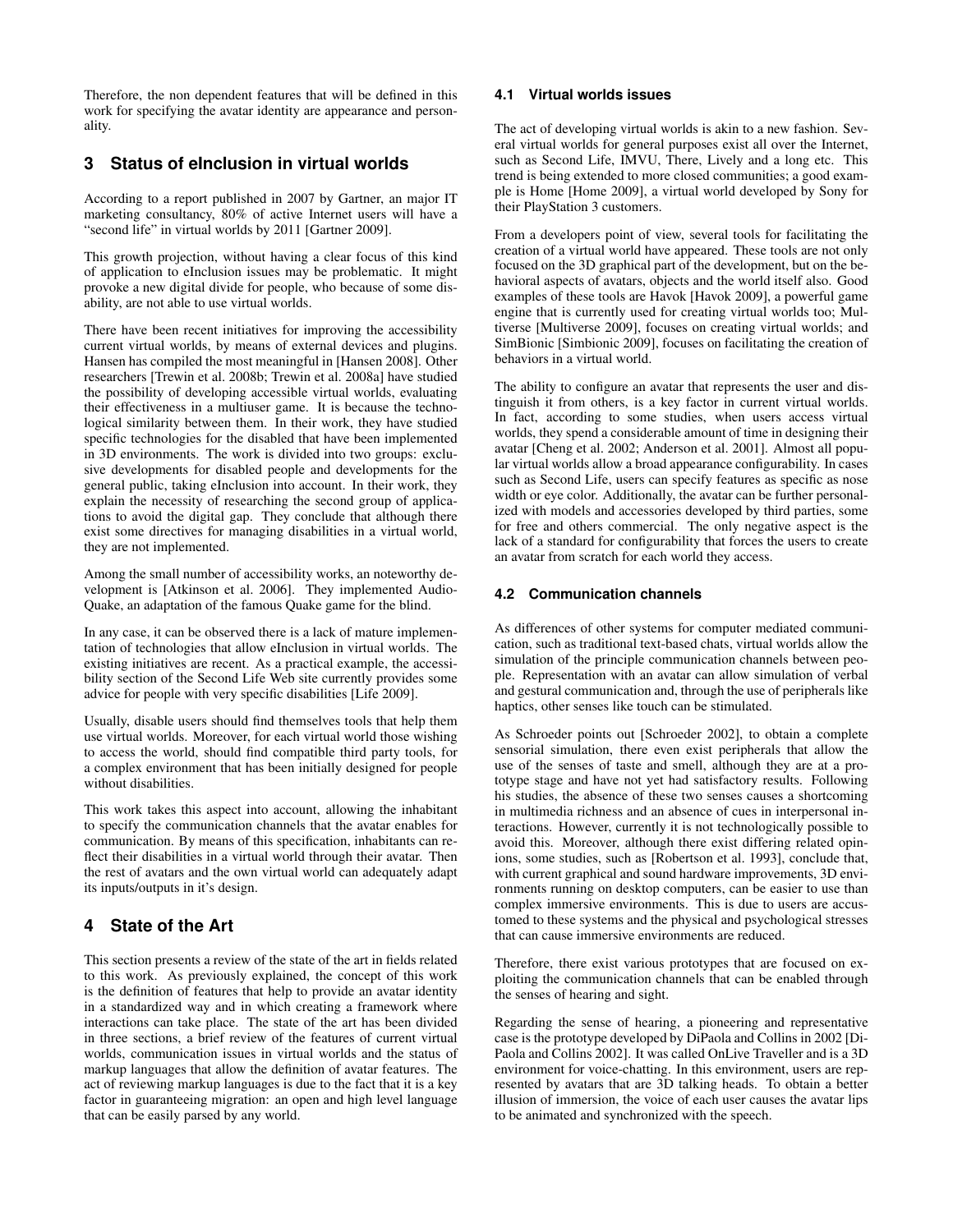Regarding the sight sense, almost all existing commercial virtual worlds that base the user representation in an whole body avatar allow the user expressing gestures with his/her avatar in a explicit way. More advanced studies are focused in the automatization of these gestures and their emotional coherence. It is said, not to launch gestures more or less appropriated to the context in a explicit way, but gestures that conforming the non verbal language of a speech. So for example, the Miralab center has develop studies for generating non verbal language with emotional influence [Egges and Magnenat-Thalmann 2005].

#### **4.3 Description of avatars**

This section describes the current existing high level tools for describing avatars. The review is focused on markup languages, as they are the high level tools that create an abstraction layer over specific application features and they make migration easier. Current markup languages have been analyzed, both at a research level and a market level. The key points looked for are those pertaining to the three main aspects we have defined as requirements for modeling a user: communication abilities, appearance and personality. Table 1 presents a summary comparing some of the markup languages reviewed. This review of languages was initially compiled by Ortiz [Ortiz 2008] and it has been updated and completed for this research. They are classified by the set of parameters defined below:

- 1. Goal of the markup language (Goal): For each markup language, the main goal for its creation is analyzed.
- 2. Facial animation coding possibilities (F.A.): The possibility of tagging facial expressions, as gestures or complex facial animations, is analyzed.
- 3. Corporal animation coding possibilities (B.A.): The possibility of tagging body (corporal) movements of virtual characters is analyzed.
- 4. Emotions tagging possibilities (Emot): For each markup language the possibility of indicating emotions and the intensity of each emotion is analyzed.
- 5. Dialog capabilities (Dial): The possibility of tagging dialogs between two or more avatars is analyzed.
- 6. XML-based (XML): Another aspect analyzed was if the markup language is or is not XML-based. XML is proposed as a standard for structured information exchange between different platforms. This feature is important for guaranteeing the future viability of the selected markup language.
- 7. Ability for coding the avatar appearance (App): The language should be able to define the appearance of an avatar (hair color, skin, clothing, etc.)
- 8. Coding of the avatar's personality (Per): Personality is one of the main characteristics that a markup language should include in order to model a user. It should not be confused with emotions or moods. Personality is a global modifier of these attributes.
- 9. Ability for coding eInclusion features of the user (Acc): Possibility of defining special features or disabilities of the user. It is an important feature in order to provide access to all groups of user types.

As result of the review based on the criterion summarized in table 1, some conclusions have been drawn for each inhabitant feature:

• Appearance: Almost all languages do not allow the codifying of the appearance features of the avatar. HumanML [Brooks and Cagle 2002] does allow it, but it is very focused on visual representation and communication, and it does not allow the codifying of the two other avatar features proposed in this work.

- Personality: Only CML [Arafa and Mamdani 2003] and MPML [Ishizuka et al. 2000] allow the codifying of the avatar personality. Moreover, MPML uses as personality attributes model, the Five Factor Model [McCrae and John 1992], as is proposed in this work. However, both languages do not take into account the other two features for representing the avatar.
- Communication skills: this aspect is closely related to eInclusion. A complete avatar identity should support the specification of special features or disabilities in order to adapt the interfacing model to their abilities. Only one of the reviewed languages supports this –EMMA [Baggia et al. 2009]–, although it does not support the remaining two features.

As a general conclusion, there is a deficiency in markup languages that model a complete avatar identity. Although there exist very complete languages that allow some of these features to be specified, no markup language that fulfils the three proposed features has been found.

### **5 Concept underlying ADML**

The proposal for describing the set of features defined in previous sections is the specification of a new, XML compliant, high level markup language, called ADML –Avatar Definition Markup Language–. This language will provide support for defining appearance, communication skills and personality features for avatar identity specification.

Being XML-compliant, as a standard for representation of information, allows the development of tools that make the language easy to use, due to the widespread for XML information management in available programming libraries and tools.

ADML is thought of as being adaptable to current virtual worlds. The specification is independent of graphic libraries, geometrical formats, etc. providing the possibility of adapting the specification to its own feature set.

It is divided into three main fields already referred to: communication, appearance and personality features.

#### **5.1 Communication abilities (tag 'communication')**

| <b>Notation</b>   | <communication></communication>                                   |  |  |  |
|-------------------|-------------------------------------------------------------------|--|--|--|
| <b>Definition</b> | Element that defines the avatar communication                     |  |  |  |
|                   | skills                                                            |  |  |  |
| <b>Children</b>   | $<$ speaking>, $<$ hearing>, $<$ sight>                           |  |  |  |
|                   | and/or <gestural></gestural>                                      |  |  |  |
| <b>Attributes</b> |                                                                   |  |  |  |
| <b>Appearing</b>  | Always as child of root element $\langle \text{adml}\rangle$ . It |  |  |  |
|                   | can not be appear as child of other elements                      |  |  |  |

This section of the language describes the avatar communication skills. That is, it defines the way that avatar is able –or want– to communicate with other avatars.

The way of communicating is characterized by the input and output abilities that it has. This specification is not only suitable for defining input/output preferences but for defining possible disabilities that can affect the inhabitant the avatar is representing. For creating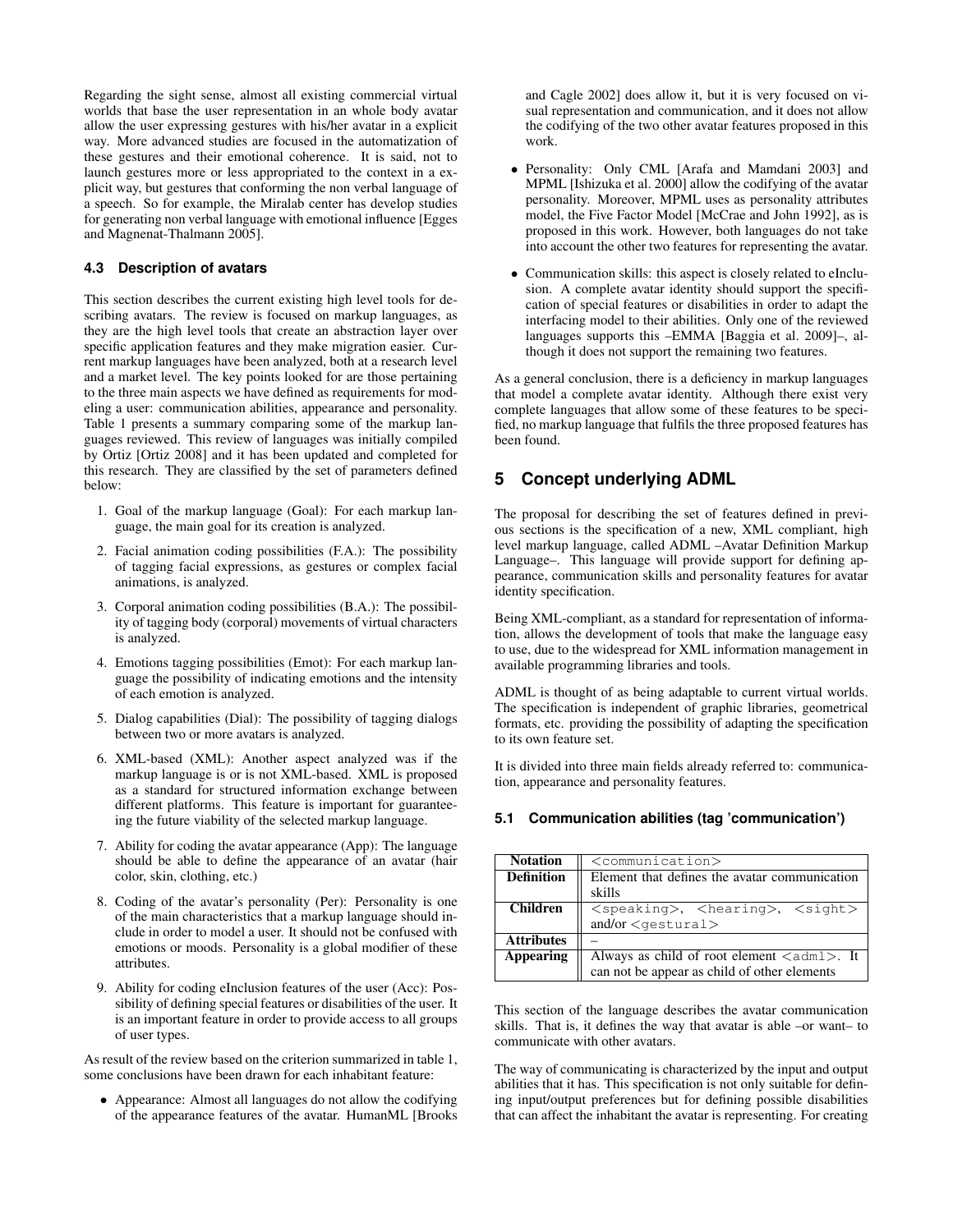| Languages               | Goal                | F. A.                          | C. A.                          | Emot.           | Dial.           | <b>XML</b>      | App.                   | Per.            | Acc.            |
|-------------------------|---------------------|--------------------------------|--------------------------------|-----------------|-----------------|-----------------|------------------------|-----------------|-----------------|
| HumanML                 | Representation      | N <sub>o</sub>                 | No                             | Yes             | N <sub>o</sub>  | Yes             | Yes                    | No              | No              |
| $\overline{\text{CML}}$ | Animation           | <b>CFML</b>                    | <b>CBML</b>                    | <b>Yes</b>      | $\overline{No}$ | <b>Yes</b>      | $\overline{\text{No}}$ | <b>Yes</b>      | $\overline{No}$ |
| AML                     | Animation           | <b>Yes</b>                     | <b>Yes</b>                     | <b>Yes</b>      | $\overline{No}$ | <b>Yes</b>      | $\overline{\text{No}}$ | $\overline{No}$ | $\overline{No}$ |
| APML                    | Dialog              | Yes                            | No                             | Yes             | Yes             | Yes             | No                     | No              | No              |
| <b>GESTYLE</b>          | Speech animation    | <b>Yes</b>                     | <b>Yes</b>                     | Yes             | No              | <b>Yes</b>      | $\overline{No}$        | $\overline{No}$ | $\overline{No}$ |
| <b>MPML</b>             | Presentation        | $\overline{No}$                | <b>MPML-VR</b>                 | Yes             | $\overline{No}$ | Yes             | No                     | Yes             | $\overline{No}$ |
| <b>MURML</b>            | Planning            | $\overline{No}$                | <b>Yes</b>                     | N <sub>o</sub>  | $\overline{No}$ | Yes             | $\overline{No}$        | $\overline{No}$ | $\overline{No}$ |
| <b>VoiceXML</b>         | Dialog              | $\overline{No}$                | $\overline{No}$                | $\overline{No}$ | Yes             | <b>Yes</b>      | $\overline{No}$        | $\overline{No}$ | $\overline{No}$ |
| RRL                     | Dialog              | Yes                            | Yes                            | Yes             | Yes             | Yes             | No                     | N <sub>o</sub>  | N <sub>o</sub>  |
| <b>VHML</b>             | Animation           | <b>Yes</b>                     | <b>Yes</b>                     | Yes             | <b>Yes</b>      | <b>Yes</b>      | $\overline{No}$        | No              | $\overline{No}$ |
| <b>EARL</b>             | Emotion represen-   | $\overline{No}$                | $\overline{No}$                | Yes             | $\overline{No}$ | <b>Yes</b>      | $\overline{No}$        | $\overline{No}$ | $\overline{No}$ |
|                         | tation              |                                |                                |                 |                 |                 |                        |                 |                 |
| <b>GESTICON</b>         | Animation           | <b>Yes</b>                     | <b>Yes</b>                     | $\overline{No}$ | $\overline{No}$ | $\overline{No}$ | $\overline{No}$        | $\overline{No}$ | $\overline{No}$ |
| <b>XSTEP</b>            | Animation           | Yes                            | Yes                            | No              | N <sub>o</sub>  | Yes             | No                     | N <sub>o</sub>  | $\overline{No}$ |
| <b>AIML</b>             | Dialog              | $\overline{No}$                | $\overline{No}$                | N <sub>o</sub>  | Yes             | <b>Yes</b>      | $\overline{No}$        | $\overline{No}$ | $\overline{No}$ |
| <b>DAMSL</b>            | Dialog              | $\overline{No}$                | $\overline{No}$                | $\overline{No}$ | Yes             | <b>Yes</b>      | $\overline{\text{No}}$ | $\overline{No}$ | $\overline{No}$ |
| EmotionML               | Emotion represen-   | No                             | No                             | Yes             | N <sub>o</sub>  | Yes             | No                     | N <sub>o</sub>  | No              |
|                         | tation              |                                |                                |                 |                 |                 |                        |                 |                 |
| <b>EMMA</b>             | Sys.<br>Multimodal  | $\overline{No}$                | $\overline{No}$                | $\overline{No}$ | Yes             | Yes             | $\overline{No}$        | $\overline{No}$ | <b>Yes</b>      |
|                         | Comp. Communic.     |                                |                                |                 |                 |                 |                        |                 |                 |
| X3D/HAnim               | Representation<br>& | $\overline{No}$ (only support) | $\overline{No}$ (only support) | $\overline{No}$ | $\overline{No}$ | <b>Yes</b>      | $\overline{No}$        | $\overline{No}$ | $\overline{No}$ |
|                         | Animation           |                                |                                |                 |                 |                 |                        |                 |                 |

Table 1: *Summary of main features of markup languages studied*

a language that provides eInclusion, these attributes must be specified. As shown in the state of the art review, only one language that implements these features was found.

ADML focuses these input/outputs to the communication channels defined in a section before. They are speaking and gesturing as input channels, and hearing and sight as output channels.

ADML includes a tag called 'communication' for defining disabilities. These disabilities are grouped by the communication channel that affects and the level of disability. So, exists subtags for defining communication skills in hearing, sight, speaking and gesturing. An attribute value specifies availability of the channel: enable, medium or disable, where medium indicates restriction in the use of this channel.

For example, a hearing value to enable, indicates a normal communication through this channel. A disable value is no communication, and medium implies communication with difficulties. Speaking slowly and louder to that avatar could be necessary.

### **5.2 Appearance (tag 'appearance')**

| <b>Notation</b>   | $\langle$ appearance $\rangle$                                    |  |  |  |  |
|-------------------|-------------------------------------------------------------------|--|--|--|--|
| <b>Definition</b> | Element that defines the avatar appearance                        |  |  |  |  |
| <b>Children</b>   | Appearance modifiers. Ex: $\langle$ hair>,                        |  |  |  |  |
|                   | <eyes-color></eyes-color>                                         |  |  |  |  |
| <b>Attributes</b> | Required: avatar-package, basic package                           |  |  |  |  |
|                   | of avatar appearance                                              |  |  |  |  |
|                   | Optional: nick, avatar name                                       |  |  |  |  |
| <b>Appearing</b>  | Always as child of root element $\langle \text{adm1}\rangle$ . It |  |  |  |  |
|                   | can not appear as child of other elements                         |  |  |  |  |

The idea behind the appearance tag is to provide a set of subtags and attributes that allow the definition of the avatar's appearance in a generic but extensible manner. Different XML-based languages that can be found in the state of the art, allow the definition of different avatar features, such as emotions –VHML–, movements –AML–, etc. But none of them have been found to allow the definition of appearance features in an independent way. To enable this, the ADML language is completely abstracted from features that might only be applicable certain virtual worlds. The goals that ADML attempts to meet are as follows:

- Independence of geometrical formats. In the sense that the avatar specification is not attached to specific geometrical formats such as obj, 3ds or proprietary formats.
- Migration of an avatar to any virtual world. Each virtual world engine should be able to represent a specific avatar with the same appearance.
- Extensibility. Ability to support proprietary appearance features or accessories.

An important aspect for a language that attempts to be independent of a particular virtual world is that it is not attached to geometrical formats. Each virtual world has its own geometrical format for defining the avatar's components. In some cases, it is a proprietary format, and in others, it is an open format. However, in any case, it differs from one virtual world to other. The approach for solving this dependence is to describe the appearance of the avatar by means of identifiers instead of geometrical files. To accomplish this the following steps should be taken:

- Define a set of specific avatar base models, for ex-<br>ample, a Man, a Girl and a Child. These models ample, a Man,  $\vec{a}$  Girl and a Child. will have a common hierarchical ID associated to them. In the case of this example, they might be: generic.humans.male, generic.humans.girl and generic.humans.child. These IDs will have a geometrical appearance associated to them that will consist of only the human –or cartoon– shape, without clothing or accessories.
- Any ADML-compliant virtual world will contain the geometrical representation for these models. It does not matter which is the geometrical format, but the visual representation needs to be the representation defined for this ID.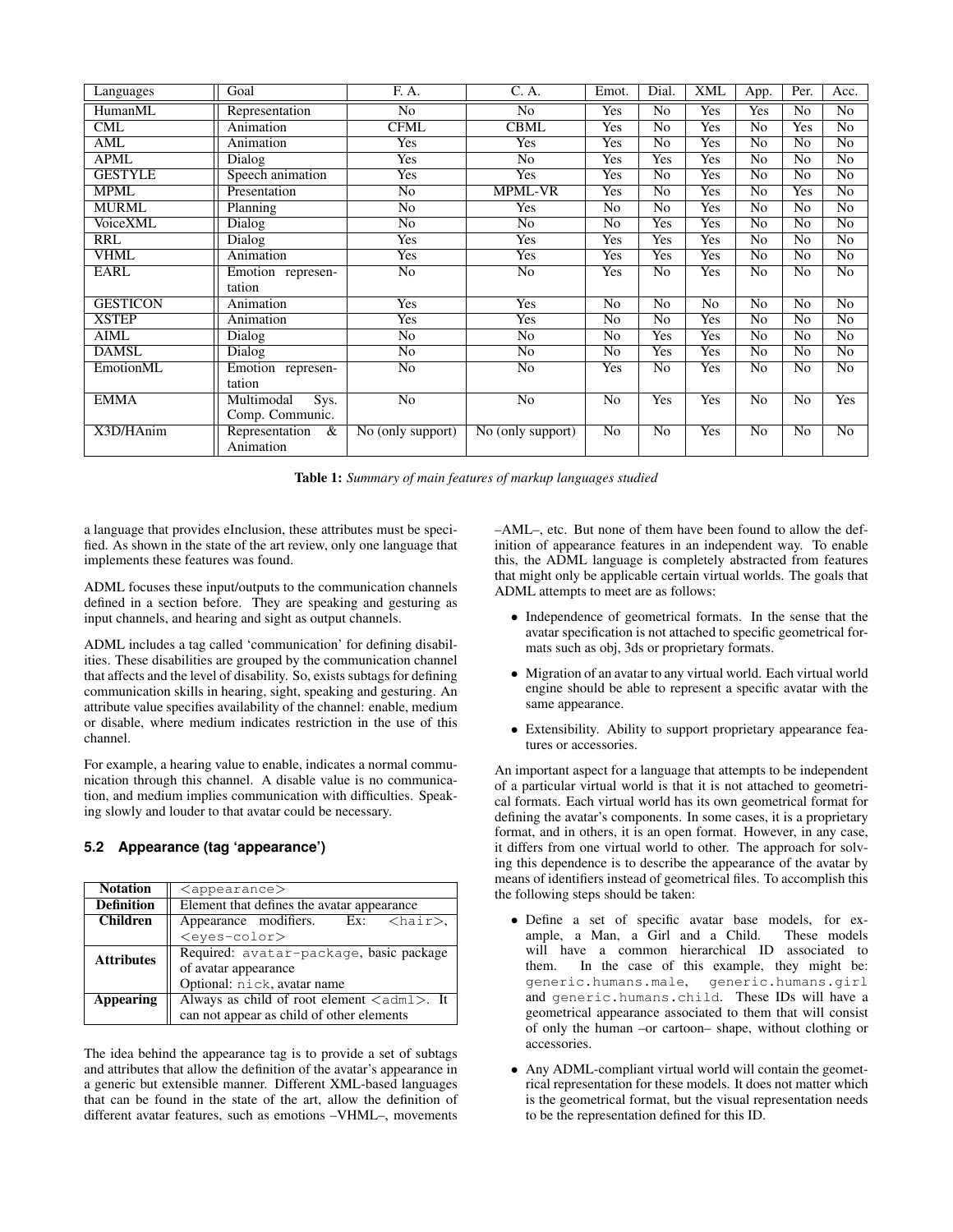- A set of modifiers that acts on any base model is defined, for example, eye-color or height. The possible values of these modifiers are, in the same way as the base models, a set of specific and generic values. This allows a vast range of possible avatar configurations.
- Additionally, a set of accessories is defined for clothing, jewellery, etc. in the same way.
- Any world can extend these models and accessories with its proprietary equivalents following the notation of the hierarchical IDs.
- If a virtual world has to load an avatar that contains proprietary models of another world, it can load the closest standard model. As an example, it may be defined: second-life.humans.child, and Second Life would load its proprietary model. The other virtual worlds would convert it to generic.humans.child

The philosophy of this approach is the similar to the MIDI (Musical Instrument Digital Interface) format for sound and digital musical instruments. The MIDI specification defines, –apart from the duration of a note, volume, etc– 128 basic sounds by means of identifiers. For example, the ID 0 corresponds with the piano sound and it is the responsibility each MIDI compatible device to recreate this sound when it receives a '0' as a Piano, irrespectively of the quality of the receiving device or its sound bank programming. In this way, a MIDI compliant score will sound similar on any sound card, or MIDI device, when it is reproduced. Moreover, each sound card could define its own set of sounds extending, these '128'. Translating this philosophy to the virtual world, an avatar defined by means of ADML would have a similar appearance in any Virtual World in which it is shown, with more or less the same quality depending on the profile of the graphic engine.

#### **5.3 Personality (tag 'behavior')**

| <b>Notation</b>   | $<$ personality>                                                  |
|-------------------|-------------------------------------------------------------------|
| <b>Definition</b> | Element that defines the avatar personality                       |
| <b>Children</b>   | <openness>, <conscientiousness>,</conscientiousness></openness>   |
|                   | <extraversion>, <aqreeableness></aqreeableness></extraversion>    |
|                   | and/or <neuroticism></neuroticism>                                |
| <b>Attributes</b> | Optional: name, name of the personality con-                      |
|                   | figuration                                                        |
| Appearing         | Always as child of root element $\langle \text{adm1}\rangle$ . It |
|                   | can not appear as child of other elements                         |

This tag defines the personality of the avatar. This definition is based on the OCEAN model [McCrae and John 1992]. OCEAN – or Five Factor– model is the computational personality model that is currently the most widespread and tested. It defines a set of characteristics that personality is composed of. It is said, a combination of these characteristics is a specific personality. Therefore, in ADML each avatar contains a subtag for each attribute defined in OCEAN's model. They are: openness, conscientiousness, extraversion, agreeableness and neuroticism.

Furthermore, a value from -1 to 1 shows the level of each of these factors for the final modeling of the personality.

The purpose of this tag is to provide the possibility to define the avatar personality that is desired, and that the architecture of the virtual world can interpret as the inhabitant wishes. It would be able to adapt the avatar's verbal and non-verbal communication to this personality.

# **6 Technical Details: An Example**

In this section, the format of an ADML file is explained. Below is an example of a simple avatar specified in ADML:

```
<adml "http://www.vicomtech.es/DTD/adml.
     dt d"<communication name="my-channels">
     \langlesight value="medium">
     \langle/sight \rangle\langlehearing value="disable">
     \langle/hearing >\langle/communication>
  <a p p e a r a n c e ni c k =" David " a v a t a r −p a c k a g e
       =" generic . humans . child 1">
     \langlehair name="my−hair" id="generic.
          complements . hair 1" material ="
          generic materials . black">
     \langle/hair \rangle<eye-color id="generic materials blue
         ">
     </ eye−c ol o r >
     <complement name="my−bag " i d =" g e n e r i c
          complements bag2" material="generic materials leather red">
       <complement name="my-chain" id="
            generic . complements . gold-chain"
              m a t e r i a l = " g e n e r i c . m a t e r i a l s .
            gold">
        </ complement>
     </ complement>
  \langleappearance\rangle<p e r s o n a l i t y name="my−p e r s o n a l i t y ">
     <conscientiousness value="0.5">
     \langle/conscientiousness>
     <e x t r a v e r s i o n v a l u e ="−0.75">
     \langle/extraversion >
  </personality >
</adml>
```
With regard to communication abilities, the avatar is telling the virtual world it has poor vision and that it is deaf. Regarding the senses that are not defined in this tag, they are supposed that have no related disabilities. Therefore, the virtual world and the rest of avatars could act consequently and change the default behavior of its communications channels. For example, it can show the auditory channel by means of text and write display the text in a large and high contrast font.

The appearance, as defined for the avatar, is of the default model; child. This model has a default hair model, so all virtual worlds compliant with ADML would load the same model for this appearance. It is could be the same case for defined accessories.

For personality, it defines a specific personality in the OCEAN model style. The factors that are not defined are set to the neutral value '0'. This is a way of telling the virtual world that the personality should modify the movements of the avatar accordingly, if it is able to do so.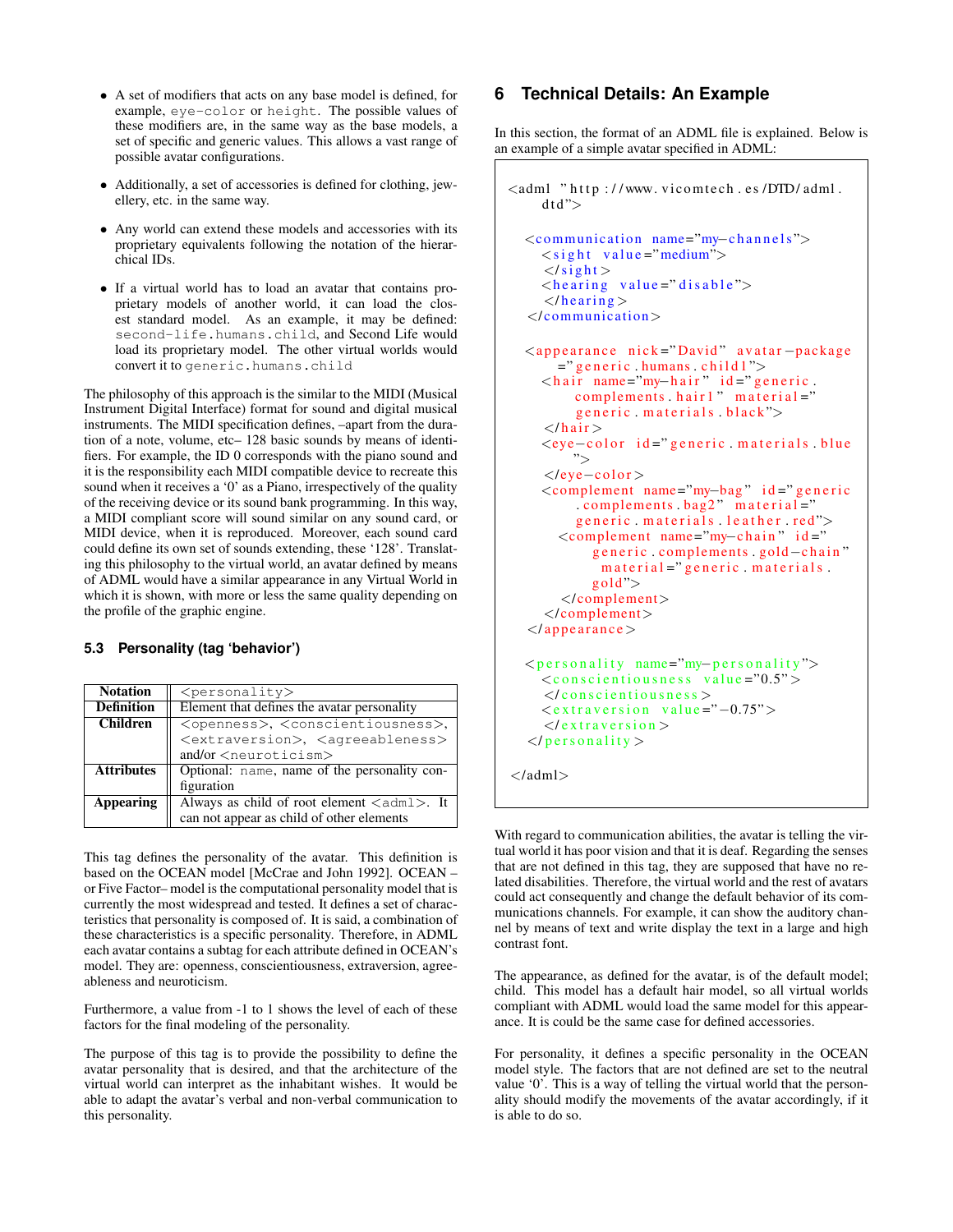## **7 Conclusions and Future Work**

In this work, the forecasted importance of virtual worlds as near future tools has been explained. However, some shortcomings in the current use of virtual worlds have been detected.

Current virtual worlds do not allow configuration of all of the features that create a complete avatar identity. Moreover, virtual worlds, and the interactions that occur in them, are designed in a closed model, without possibility of exchanging definitions with other virtual worlds. This is also the case with the definitions of avatars. They are defined in a closed format and there is a lack of an easy method to migrate them to other virtual worlds. Finally, possible user disabilities can not be specified and therefore a new digital gap could appear.

A set of physical and psychological features for describing an avatar's identity have been defined and possible user disabilities have also been taken into account.

These features are not dependent on virtual world context or interaction events. They are appearance, personality and communication abilities. This set of features provides a framework where interactions in virtual worlds can take place, due to this, it allows representation of the principle components of interaction in the virtual world.

To allow the application of these features to virtual worlds, the base of a new language called ADML –Avatar Definition Markup Language–, has been defined. Some parts of this language has already been accepted into the new MPEG-V draft standard and the remaining parts are at an evaluation stage for acceptance.

The advantages of this language are as follows:

- Provides a tool for defining the avatar identity. An identity defined in this way will be:
	- Independence of virtual world characteristics. The language provides a framework for specifying features that are not virtual world or situation dependent.
	- Independence of graphical formats. The language does not define 3D objects through their graphical representation, but it defines them by means of a set of tags.
- Provides eInclusion features. The language provides the possibility of specifying disabilities in a virtual world. Thus, the virtual world would be able to adapt its inputs and outputs to these disabilities.
- Migration. The XML structure and the independent characteristics provide a direct migration of an avatar, defined by ADML, between different virtual worlds.

The authors current work is focused on improving the tag definitions and designing a more proper architecture for virtual worlds that makes the integration of ADML easier, and consequently, the definition of an avatar identity.

### **References**

- ANDERSON, J., ASHRAF, N., DOUTHER, C., AND JACK, M. 2001. Presence and usability in shared space virtual conferencing. *Cyberpsychology and Behaviour 4*, 2, 287–305.
- ARAFA, Y., AND MAMDANI, A. 2003. Scripting embodied agents behaviour with cml: character markup language. In *IUI '03: Proceedings of the 8th international conference on Intelligent user interfaces*, ACM, New York, NY, USA, 313–316.
- ARYA, A., AND DIPAOLA, S. 2007. Multispace behavioral model for face-based affective social agents. *J. Image Video Process. 2007*, 1, 4–4.
- ATKINSON, M. T., GUCUKOGLU, S., MACHIN, C. H. C., AND LAWRENCE, A. E. 2006. Making the mainstream accessible: redefining the game. In *Sandbox '06: Proceedings of the 2006 ACM SIGGRAPH symposium on Videogames*, ACM, New York, NY, USA, 21–28.
- BAGGIA, P., BURNETT, D. C., CARTER, J., DAHL, D. A., MC-COBB, G., AND RAGGETT, D. 2009. Emma: Extensible multimodal annotation markup language. *W3C Recommendation 10 February 2009*.
- BROOKS, R., AND CAGLE, K. 2002. The web services component model and humanml. *Technical Report, OASIS/HumanML Technical Comitee*.
- CAROLIS, B., CAROFIGLIO, V., BILVI, M., AND PELACHAUD, C. 2002. Apml: A markup language for believable behavior generation. *Embodied conversational agents - let's specify and evaluate them! held in conjunction with AAMAS02*.
- CASANUEVA, J. S. 2000. *Presence and co-presence in collaborative virtual environments*. Master's thesis, University of Cape Town, Department of Computer Science.
- CHENG, L., FARNHAM, S., AND STONE, L. 2002. Lessons learned: Building and deploying shared virtual environments. In *The Social Life of Avatars: Presence and Interaction in Shared Virtual Environments and Scientific Visualisation*, R. Schroeder, Ed. Springer, 90–111.
- DIPAOLA, S., AND COLLINS, D. 2002. A 3d virtual environment for social telepresence. In *in Proc. Western Computer Graphics Symp*.
- EGGES, A., AND MAGNENAT-THALMANN, N. 2005. Emotional communicative body animation for multiple characters. In *Proc. First International Workshop on Crowd Simulation (V-Crowds'05)*, 31–40.
- EIFFEL, 2009. European future internet portal. http://www.futureinternet.eu/, retrieved in January 2009.
- ES.INTERNET SPANISH PLATFORM OF CONVERGENCE TO FU-TURE INTERNET. 2009. Future internet. technical report. *AETIC*.
- GARTNER, 2009. Gartner press release. http://www.gartner.com/it/page.jsp?id=503861, retrieved in January 2009.
- GEBHARD, P. 2005. Alma: a layered model of affect. In *AAMAS '05: Proceedings of the fourth international joint conference on Autonomous agents and multiagent systems*, ACM, New York, NY, USA, 29–36.
- HANSEN, S. 2008. Virtual worlds: Synopsis of user interfaces and accessibility initiatives. In *Proc. of 14th Australasian World Wide Web Conference, AusWeb*.
- HAVOK, 2009. Havok home page. http://www.havok.com, retrieved in January 2009.
- HOME, 2009. Home home page. http://www.homeplaystation3.com, retrieved in January 2009.
- ISHIZUKA, M., TSUTSUI, T., SAEYOR, S., DOHI, H., ZONG, Y., AND PREDINGER, H. 2000. Mpml: A multimodal presentation markup language with character agent control functions. *Web-Net*.